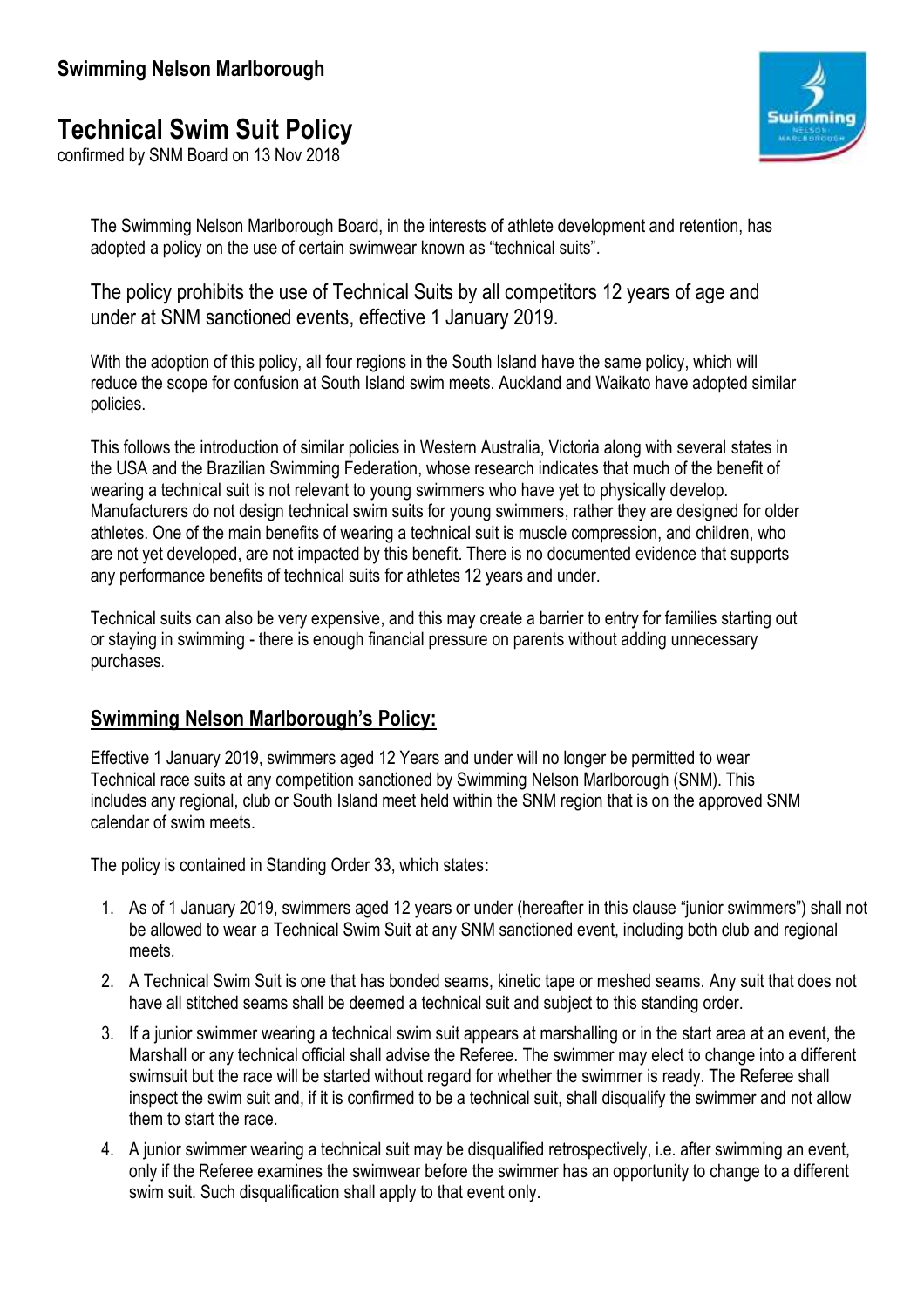### **Does this apply in other regions, or at National meets?**

To date, all South Island regions, Auckland and Waikato have adopted similar policies, and other Regional Associations are considering doing so. Athletes are reminded to check regional policies before competing at a meet outside of the region.

As of September 2018, Swimming New Zealand does not have a national policy on Technical suits for 12 years and under swimmers, so they will still be able to be worn by swimmers 12 years and under at Swimming New Zealand meets, such as the Junior Festival, Division II Championships and National Age Groups.

### **What is a Technical Suit?**

Technical racing suits are manufactured using scientifically advanced materials. Suits of this type are normally comprised of spandex and nylon composite fabrics with features that are highly compressive. They increase the swimmer's glide through water and reduce water absorption compared to regular swimsuits.

Traditional one-piece race suits for females as well as briefs and trunks for male swimmers are not technical suits and will be permitted. Knee length suits and "jammers" will also be permitted provided they do not feature the key components of a technical swim suit as outlined below.

#### **What are the key components of a Technical suit?**

The key components of technical suits are the following:

-Bonded/Sealed Seams -Meshed Seams -Kinetic Tape

Technical Swim Suits have bonded seams, kinetic tape or meshed seams. *Only swim suits that have all stitched seams will be permitted to be worn.* 

## **How will this change be implemented?**

Swimming Nelson Marlborough will host a training session for Technical Officials and Coaches to assist all parties to accurately identify the difference between the two types of suits.

Swimmers will be monitored throughout all SNM-sanctioned meets and will be asked to change into a complying swim suit if required. If a swimmer appears at marshalling or the start area wearing a noncomplying suit, they will not be allowed to swim and the race will proceed without them. They may also be disqualified directly after a race if a non-complying suit is detected too late to stop them from swimming.

The following page has illustrations of standard suits and technical suits.